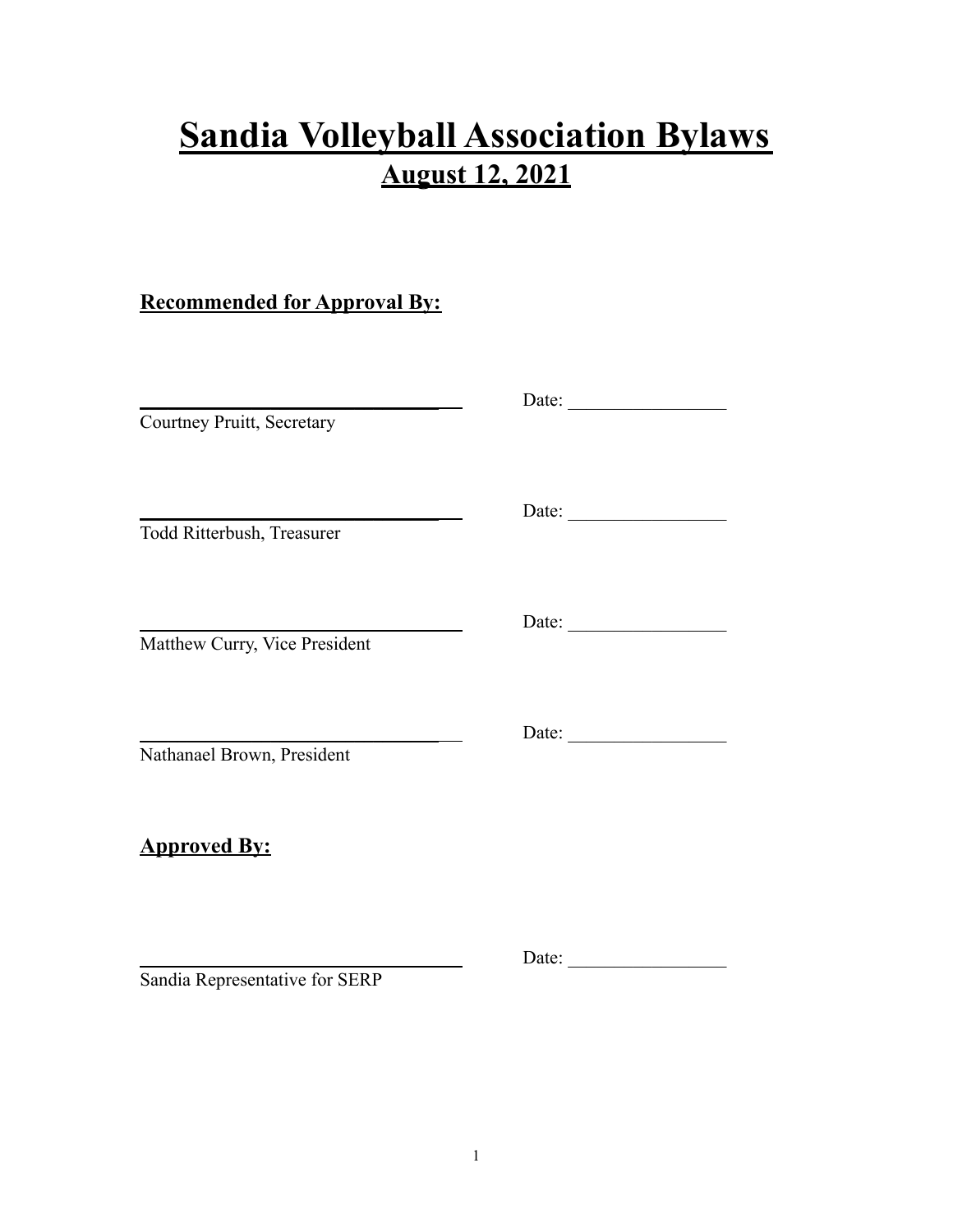# **Sandia Volleyball Association Bylaws August 12, 2021**

# **1.0 Scope**

These Bylaws govern the operation of the Sandia Volleyball Association (SVBA). The rules that govern league play are covered by the SVBA League Rules.

# **2.0 Membership in the SVBA**

Membership in the SVBA is open to all Sandia Employee Recreation Program (SERP) members. All players on the rosters of SERP teams shall be current SERP members and have an annual SERP waiver on file.

#### **2.1 Membership Requirements**

#### **2.1.1 Leagues**

All rostered players on SERP-sponsored teams must be current SERP members. Non-SERP sponsored teams may participate in a league but will not receive a SERP subsidy. No children under 15 may participate in league activities. For children 15 and older, the parents need to evaluate their child and make an informed decision about risk and safety. The child needs to be physically and emotionally mature enough to safely participate with adults. Based on these factors, as well as team composition and Division, the SVBA board reserves the right to deem a player too young to compete safely.

#### **2.1.2 Clinics**

All clinic participants in SVBA-sponsored clinics must be current SERP members. Non-SERP members may participate in a clinic but will not receive a SERP subsidy

#### **2.1.3 Other Activities**

All participants in other SVBA-sponsored activities must be current SERP members. Non-SERP members may participate in other activities but will not receive a SERP subsidy.

#### **2.1.4 Exceptions**

The SVBA may publicize to its membership activities that are not affiliated with the SVBA, e.g. tournaments, leagues, clinics. For these, SVBA membership requirements do not apply, except for SVBA sponsored teams.

#### **2.2 Membership Roster**

The SVBA will provide to the SERP Office copies of rosters or sign-up sheets for all SVBA-sponsored activities. These will serve as the membership roster for the SVBA.

#### **2.3 Association Meetings**

A meeting open to all SVBA members will be held at least twice per calendar year.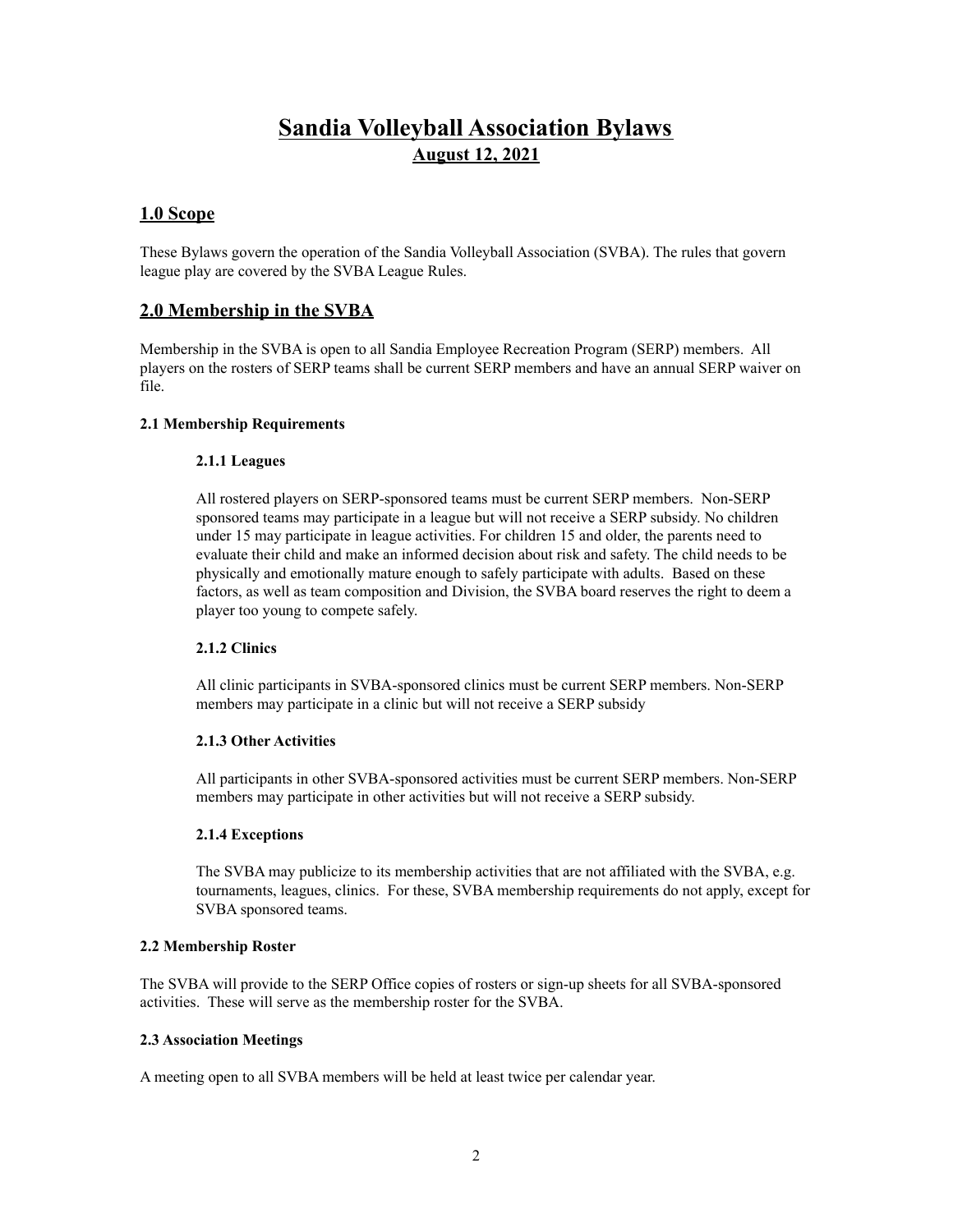# **3.0 SVBA Officers**

The only officers that are required by SERP are a President and Treasurer. Nevertheless, the SVBA has currently chosen to utilize additional positions for running the Association. The Voting Board of the SVBA will consist of the President, Vice President, Treasurer, and Secretary. This group will vote on SVBA financial and policy decisions. In the event of a tie vote, the vote of the Advisory Board members will be used as a tie-breaker. Note: If an Advisory Board member is also a Voting Board member, their vote will not be counted in the vote of the Advisory Board.

#### **3.1 Election of Officers**

Officers shall be elected yearly at the annual Association meeting to serve for a 2-year term. The new Secretary will notify SERP of the new officers. New officers may receive SERP Orientation through the SERP Office.

#### **3.2 Duties of Officers**

These responsibilities\* are listed, below:

President

- Coordination of activities
- Coordination with facility provider and SERP on leagues and clinics
- Propose and approve budget/finances
- Scheduling

Vice President

- Rules Committee chairman
- Referee coordination (if needed)
- Free agent coordination
- Division Representative coordination
- Prizes

#### **Secretary**

- Preparing publicity and information for dissemination
- Mailings and maintaining mailing lists
- Recordkeeping (non-financial)

#### Treasurer

- Keep SVBA books and financial records
- Prepare quarterly financial reports and provide to the President and SERP
- Collect money and pay expenses
- Prepare and propose annual financial statement and budget request for SERP
- Keep a valid SVBA Form W-9 on file with the SERP Office/Finance

\* Tasks to support these roles and responsibilities may be delegated to others, e.g. Scheduler, Rules Committee Chair, Free Agent Coordinator, or Prize Coordinator.

#### **3.3 Term Limits for Officers**

An individual may serve on the Voting Board for a maximum of 2 consecutive terms, or equivalently 4 consecutive years. After a one-year absence from the Voting Board, the individual may run for a Board position again. Note: The Voting Board consists of the positions of President, Vice President, Secretary, and Treasurer, not Advisory Board Members.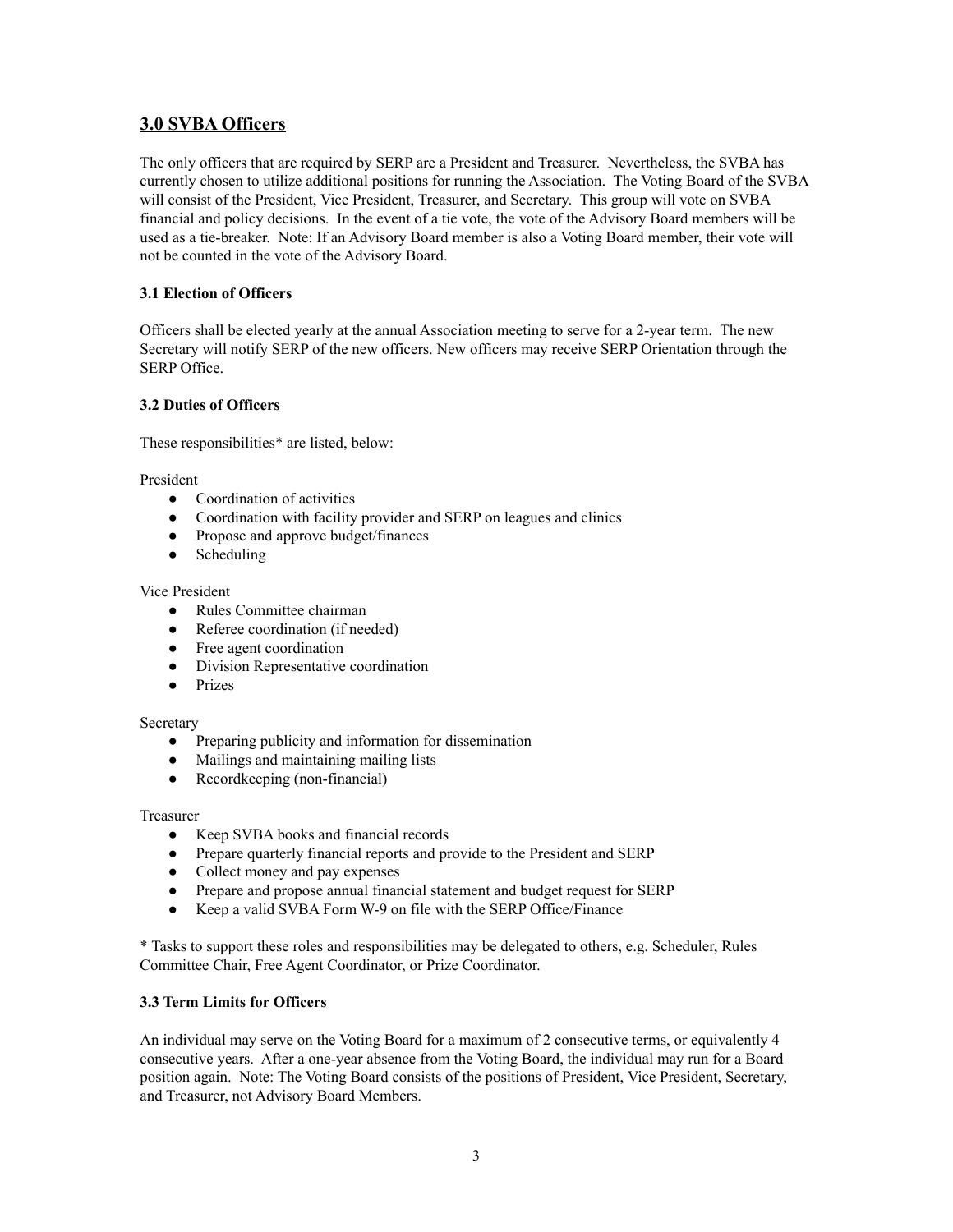#### **3.4 Advisory Board Members**

The SVBA has chosen to establish the following Advisory Board members to assist with the operation of the Association:

Division Representative

- Serve as first point of contact for issues in their Division. Handle issues when feasible and help to resolve issues with appropriate SVBA Board members, as appropriate.
- Disseminate information to captains in their Division.
- Provide input on their Divisions to the SVBA Board.
- Participate in SVBA Board meetings as Advisory Board members.

Past-President (Note: the position of Past-President will be for a term of one year after leaving the President position; the position will not be filled at other times).

● Provides guidance and advice to the SVBA Board.

### **4.0 Financial**

#### **4.1 Bank Accounts and Bookkeeping**

The Treasurer shall maintain records of all financial transactions, including records of what all payments and deposits were for. This includes maintaining receipts and bank statements. For direct payment to referees, the Treasurer will maintain a list of the dates and times of the matches refereed.

#### **4.2 Financial Statements**

The Treasurer will provide the President and SERP a quarterly financial package for review and approval no later than 15 days after the end of each calendar quarter. The financial package shall include an itemized summary of all financial transactions, all original receipts, bank statements, and records of matches refereed. The Treasurer shall maintain copies of the contents of the financial package for SVBA records.

#### **4.3 Use of Association Funds**

Use of SVBA funds will be in accordance with SERP Requirements. Funding may include:

- Facility rental expenses
- Non-cash prizes of token value
- Association equipment
- Office supplies (postage, paper, tickets, special event support, etc.)
- Guest Speakers
- Fees for sports leagues (including referee expenses)
- Clinic Instructors
- Software needed to run the SVBA, e.g. scheduling, accounting
- Website fees

SVBA funds may not be used for:

- Cash prizes
- Alcoholic beverages
- Social functions
- Party decorations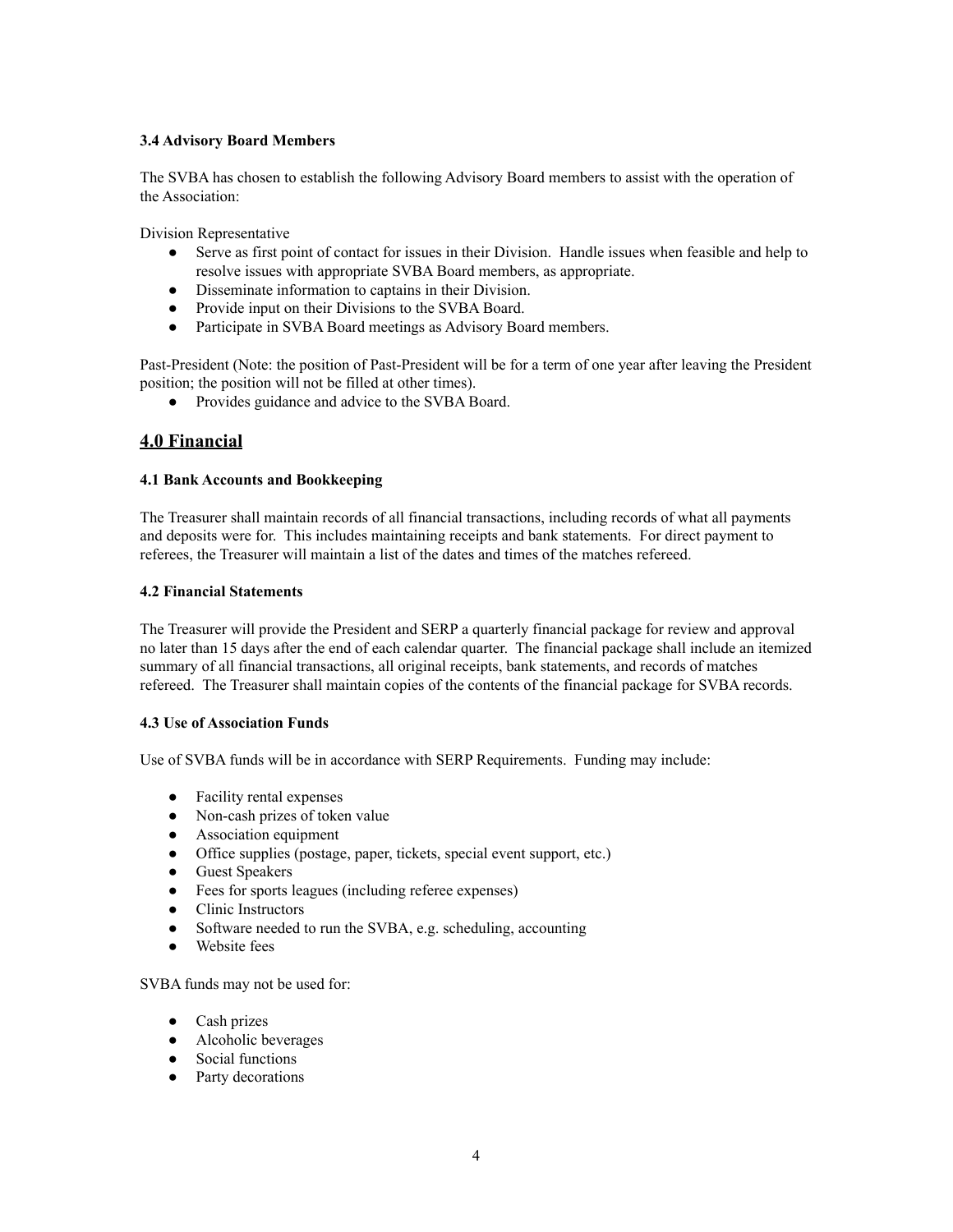#### **4.4 SERP Funding Budget Requests**

The President, in coordination with the Treasurer, shall submit an SVBA funding budget request to the SERP Office each year.

# **5.0 League Rules**

The rules which govern the operation of the volleyball leagues are contained in the SVBA League Rules. The SVBA League Rules shall be reviewed and, if necessary, amended prior to the start of each season. The review will be conducted by the Voting Board and Advisory Board and signed by the SVBA President. A copy of the SVBA League Rules will be located at the facility for reference.

# **6.0 Alcohol/Illegal Substances**

The consumption of alcoholic beverages or use of an illegal substance at SVBA-sponsored recreation activities is strictly prohibited. Violations of this policy shall result in disciplinary action up to and including permanent removal and ban from all further SERP participation.

# **7.0 Approval and Amendment of Bylaws**

SVBA Bylaws will be reviewed and, if necessary, amended every three years or within 60 days of receiving written notice from the SERP Office of a change in SERP policies that affect the SVBA, whichever comes first.

# **8.0 Compliance with SERP Rules**

SVBA Bylaws shall be in compliance with SERP Policies and Procedures. In the case of a conflict, SERP Policies and Procedures take precedence over SVBA Bylaws.

# **9.0 Notification of SERP Office**

This section applies to SVBA communications to the general SVBA membership (i.e. communications beyond the SVBA Board members and Advisory Board members).

#### **9.1 Information About New SVBAActivities**

Any information sent to the general SVBA membership prior to the sign-up deadline for the activity must be submitted to the SERP Office and approved before it is sent.

#### **9.2 Information About Current SVBAActivities**

For information sent to the general SVBA membership after the sign-up deadline for the activity, the SERP Office must be provided a copy.

#### **9.3 Information About Non-SVBAActivities**

Information about Non-SVBA activities, e.g. other tournaments, does not need to be sent to the SERP Office. This information must be simply a relay of information to the SVBA membership using the SVBA e-mail list and in no way be connected or endorsed by the SVBA.

# **10.0 Dissolution of Association**